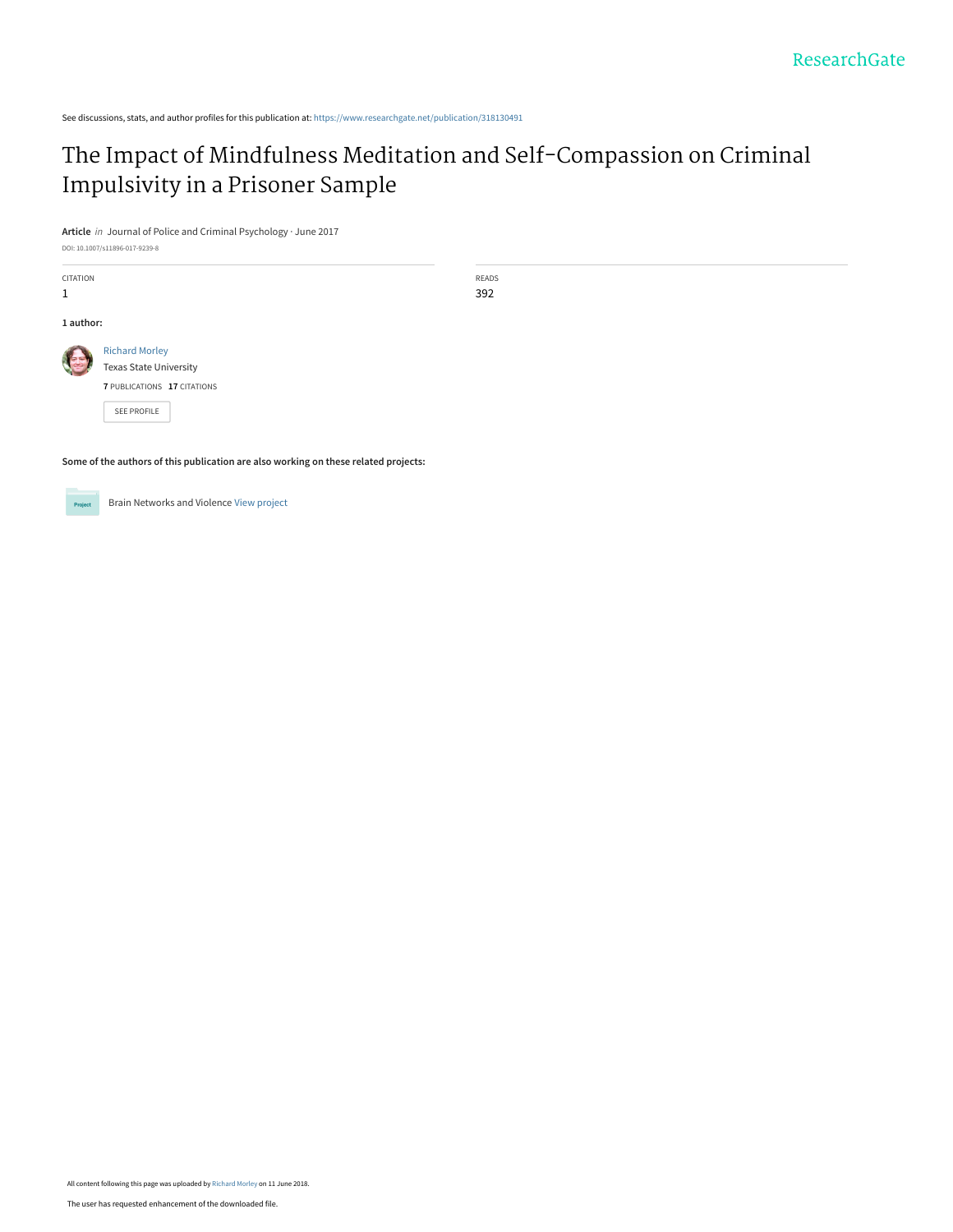

# The Impact of Mindfulness Meditation and Self-Compassion on Criminal Impulsivity in a Prisoner Sample

Richard H. Morley<sup>1</sup>

 $\circ$  Society for Police and Criminal Psychology 2017

Abstract Previous studies indicate a link between mindfulness practice and improvements in self-compassion Neff (Self and identity 2(2):85–101, 2003b), selfregulation Baer (Clinical psychology: Science and practice  $10(2):125-143$ ,  $2003$ ), and a reduction in criminality Rainforth (Journal of Offender Rehabilitation 36(1– 4):181–203, 2003). Similarly, self-compassion has been linked to greater self-control among criminals Morley (Journal of Aggression, Maltreatment  $&$  Trauma 1–15, 2016). The focus of this study was to investigate the impact of mindfulness meditation and self-compassion on criminal impulsivity. To accomplish this investigation, a survey was conducted examining self-compassion as a mediator for the practice of mindfulness-based meditation and criminal impulsivity among jail inmates interested in meditation. The analysis showed that self-compassion, criminal impulsivity, and length of practicing mindfulness meditation were correlated. The results also showed that the relationship between practicing mindfulness meditation and self-reported criminal impulsivity was mediated by self-compassion. The results and limitations of this study were discussed.

Keywords Mindfulness · Meditation · Criminal · Impulsivity . Self-compassion

 $\boxtimes$  Richard H. Morley rm79@txstate.edu

#### Introduction

Investigating the potential of self-compassion-based interventions in connection with predictors of criminality among prisoners has great value (Morley 2015). Mindfulness meditation is a practice that has been shown to be a successful intervention for treating prisoners (Dafoe and Stermac 2013; Rainforth et al. 2003; Shonin et al. 2013) as well as an efficient method to generally improve self-compassion (Neff 2003b), selfawareness (Shonin et al. 2013), and self-regulation (Baer 2003). Meditation involves practices targeting increases in mindfulness, which has been described as an intentional, nonjudgmental awareness of personal thoughts and actions in the present moment (Kabat-Zinn 1990). While meditation is typically described as a "second wave" cognitive behavioral intervention, its origins are tied to spiritual practices from the East, most notably Buddhism (Kabat-Zinn 1990). As a therapeutic intervention, mindfulness was listed as part of the "What Works" in offender rehabilitation (Howells et al. 2010; Shonin et al. 2013). More importantly, evidence has linked the practice of meditation to decreasing recidivism rates (Andrews and Bonta 2010; Rainforth et al. 2003).

While research findings have not specifically addressed how meditation reduces recidivism, researchers hypothesize that meditation improves emotional regulation and selfregulation (Baer 2003; Bishop et al. 2004; Dafoe and Stermac 2013). While evidence has not directly linked meditation to self-regulation, research findings do suggest that meditation may improve self-regulation in offenders by sustaining objective self-awareness (Adams and Leary 2007; Baer 2003; Jang et al. 2011; Shonin et al. 2013; Web and Forman 2013; Stosny 1995). Specifically, studies on inmates indicate a link between the practice of meditation and correlates of objective self-awareness, including negative affect and self-esteem (Shonin et al. 2013). Among non-inmates,

<sup>&</sup>lt;sup>1</sup> School of Criminal Justice, Texas State University, San Marcos, TX, USA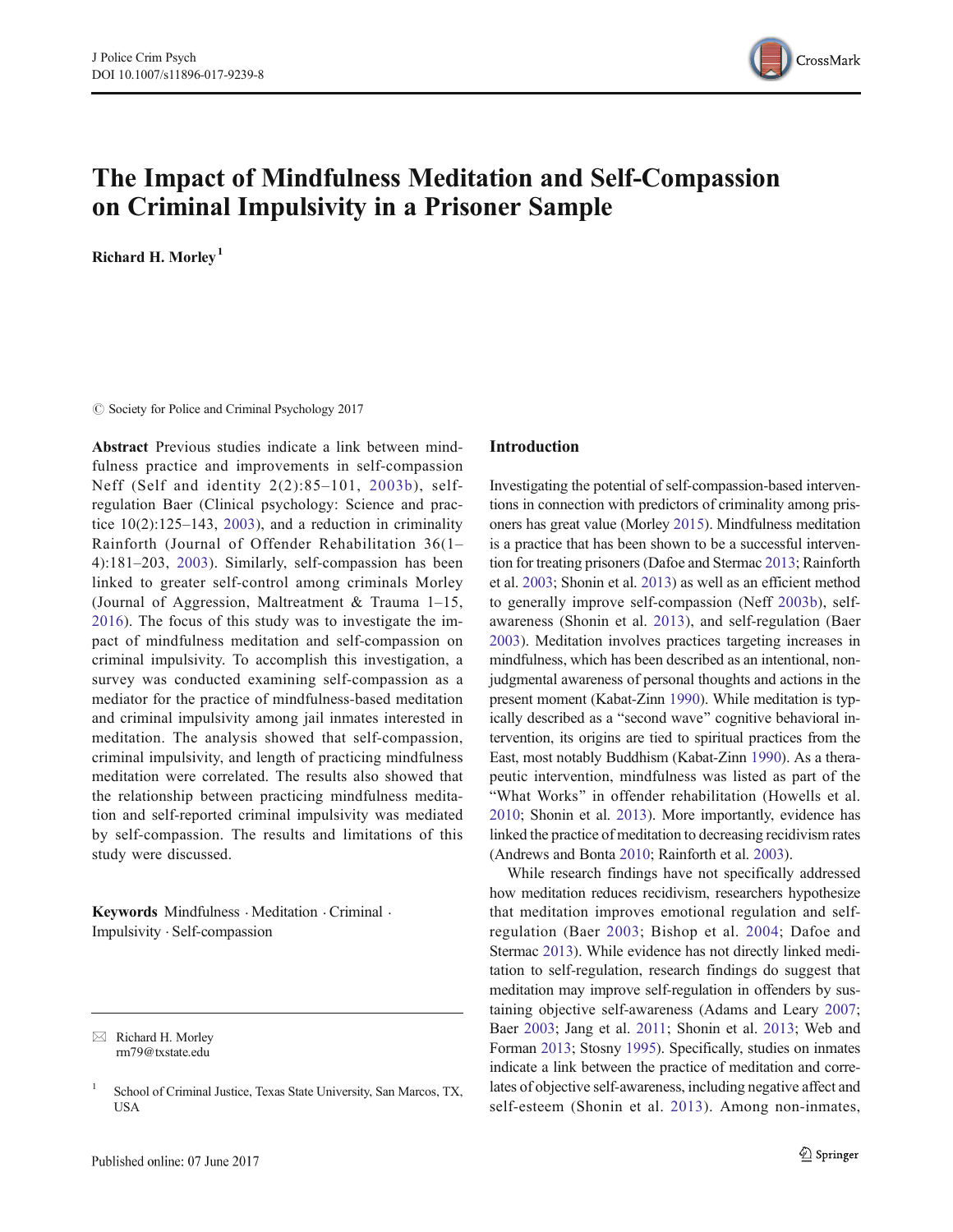meditation has been shown to increase self-regulation by improving emotional regulation (Baer 2003). Meditation has also been shown to increase gray matter in brain regions associated with self-regulation and emotional control (Luders et al. 2009), in addition to contributing to greater connectivity in the default mode network (DMN) (Jang et al. 2011) which is an important brain network associated with self-awareness (Andrews-Hanna et al. 2010), self-concept (Gusnard et al. 2001), and emotional processing (Maddock et al. 2003). This finding could suggest that meditation increases the neurological capacity to self-regulate, promotes greater selfawareness, helps process emotions more effectively, and reduces impulsive behavior.

One possible mechanism that may explain the link between mindfulness practices and improved self-regulation relates to the concept self-compassion. Self-compassion is a non-judgmental, internal state of awareness of one's suffering and a feeling of positive effect towards one's pain that is distinct from self-esteem (Neff and Vonk 2009). Self-compassion is distinct from mindfulness in that self-compassion is a state of awareness that applies positive effect to a negative experience, while mindfulness is a non-judgmental awareness that is used at any moment (Neff and Dahm 2014). Self-Compassion has three components, including the application of kindness to the self when faced with a negative experience, mindful awareness of that experience, and a sense that negative experiences are part of a collective human experience (Neff 2003a). Like mindfulness, self-compassion can be increased with meditation (Neff 2003b). When a person fails to live up to their ideal self, self-compassion alleviates negative effect associated with a loss in self-esteem and improves self-regulation (Adams and Leary 2007, Web and Forman 2013). Moreover, research studies indicate self-compassion reduces negative emotion and impulsivity among people with eating disorders (Adams and Leary 2007; Web and Forman 2013) and among smokers (Kelly et al. 2010).

While little research has investigated the utility of selfcompassion in the disciplines of forensic psychology or criminology, research that has been conducted so far does show promise. Self-compassion is associated with many psychological predictors of criminality, including the ability to form social bonds (Neff 2003b; Neff et al. 2007; Sampson and Laub 1993), self-control (Morley et al. 2016), and concern for others (Daugherty et al. 2001; Neff 2003a). A study focusing on perpetrators of crime have found that self-compassion negatively predicts shame among sex offenders (Lo 2007). Additionally, applying self-compassion as an intervention to reduce feelings of inferiority among violent offenders was demonstrated to increase traits related to high self-awareness, including self-esteem and compassion, and decreased aggression (Murphy et al. 2005; Stosny 1995).

In conclusion, evidence suggests that meditation may engender a reduction in impulsive behavior. Specifically, meditation has been shown to decrease criminal behavior and associated traits. Meditation has also been shown to improve self-regulation and to facilitate changes in the brain related to emotional regulation, self-regulation, and selfawareness among non-criminals. Meditation also improves self-compassion. Self-compassion is negatively correlated with psychological and neurological traits associated with criminal behavior. Research on self-compassion has been shown to reduce the unpleasantness associated with objective self-awareness, which decreases impulsive behavior among non-criminals. Considering these previous research findings, one could hypothesize that meditation reduces the unpleasant feelings associated with self-awareness and impulsivity by increasing self-compassion.

In this study, 74 male prisoners interested in meditation completed the Self-Compassion Scale (Neff 2003a) and a scale measuring criminal impulse control, specifically the Impulsivity subscale of Grasmik's Criminal Self-control Scale (Grasmick et al. 1993). Through the use of regression analysis and Sobel's test for mediation, this study investigated a model, which consisted of self-compassion as a mediator between the number of mindfulness meditations participants completed and their self-reported criminal impulsivity score.

#### Methods

Participants Participants in this study included a convenience sample of 74 male inmates, between the ages 18 and 54, incarcerated at a county jail in a metropolitan area in the southwest USA, either practicing or on the waiting list to practice mindfulness meditation. The demographics of this group were composed of 47% white non-Hispanic, 19% white Hispanic, 19% African-American, and 6% other (consisting of multiracial, Asian, and Native American). These demographics are comparable to the demographics of other jails in the urban areas in the region (Watson 2004).

Procedure Prior to collecting data, this study underwent a full IRB review. A copy of each participant's consent form was obtained. Participants were recruited through the special programs department at the jail, based on their enrollment in weekly mindfulness meditation program. The principle investigator and research assistants were allowed to speak with inmates in their unit or prior to engagement in classes to invite them to participate in this study. Interested participants were placed on a list and asked to report to rooms designed for educational purposes. The researcher provided written consent forms to the participants prior to providing any measures. Participants were allowed to ask questions concerning the study prior to completing any measures. The researchers instructed them that they could choose not to participate at any time. After the written consents were signed, the consent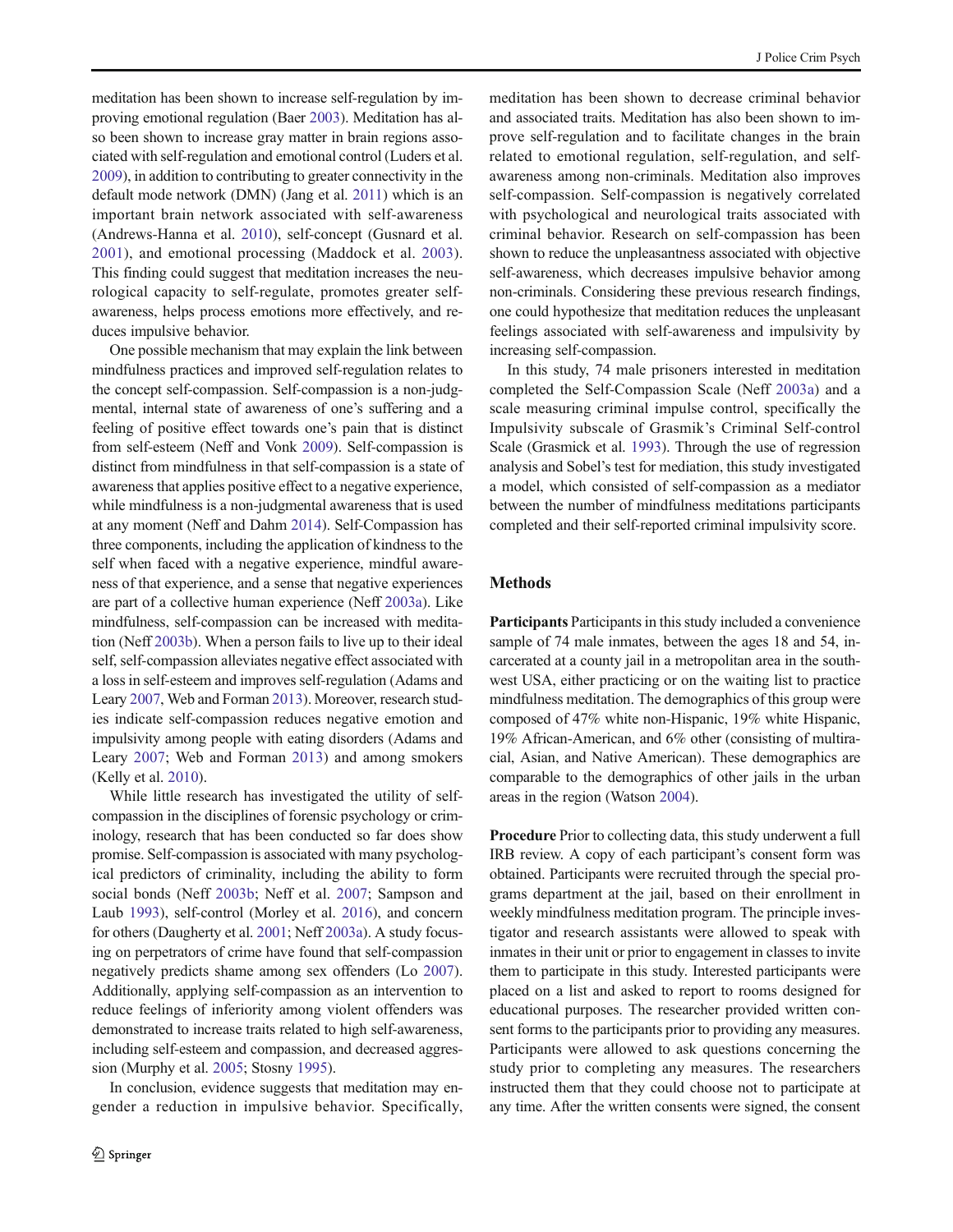forms were collected. Then, the participants were presented a packet containing the instruments.

Measures A demographic form was included with the research measures. This demographic questionnaire included questions about age, race, and ethnicity in addition to a question inquiring about the number of weeks they participated in the meditation program.

Self-Compassion The Self-Compassion Scale is a 26-item self-report instrument scale that was developed by Neff (2003a). The self-compassion scale contains three positive scales and three negative scales. The positive subscales including a Self-kindness subscale (e.g., I try to be loving towards myself when I am feeling emotional pain), a Common Humanity subscale (e.g., When I am down and out, I remind myself that there are lots of other people in the world feeling like I feel), and a Mindfulness subscale (e.g., When something upsets me, I try to keep my emotions in balance). Further, the self-compassion scale also includes three negative subscales including a self-judgment subscale (e.g., I am disapproving and judgmental about my own flaws and inadequacies), an isolation subscale (e.g., When I think about my inadequacies, it tends to make me feel more separate and cut off from the rest of the world), and an over-identification subscale (e.g., When I am feeling down, I tend to obsess and fixate on everything that is wrong). Negative items (self-judgment, isolation, and over-identification) are reverse scored. Validation studies (Neff 2003a) have demonstrated good internal consistency (0.92) with subscales varying from 0.75 to 0.81, as well as good test-retest reliability with scores ranging from 0.80 to 0.88. This scale also was shown to predict social functioning among convicted sex offenders (Lo 2007). Cronbach's alpha in this study was 0.92.

Criminal Impulsivity Grasmick et al.'s (1993) Self-Control Scale is the most widely used measure of self-control in the criminological literature (Gibson 2005). This scale was designed to measure the personality trait of self-control as defined by Gotfredson and Hirschi (1990), who described a lack of self-control as having six components. One of these component subscales, the impulsivity subscale, measures impulsive behavior (e.g., I often act on the spur of the moment without thinking). This subscale includes four items. These items are rated on a five-point Likert scale: never (0), rarely (1), sometimes (2), often (3), and almost always (4). Higher scores on this scale indicate more impulsivity. This scale was shown to have high reliability (0.87) for incarcerated men (Gibson 2005). Moreover, this scale has been shown to predict criminal offending (Grasmick et al. 1993) and reoffending (Nagin and Paternoster 1993). Cronbach's alpha in this study was 66.

### Results

To investigate self-compassion as a mediator of the relationship of meditation and criminal impulsivity, a variety of analyses was conducted. These analyses included descriptive statistics, correlations, regression analysis, and finally Sobel's Test for meditation. Specifically, regression analyses were used to measure the relationships among weeks of meditation, self-compassion, and criminal impulsivity. Following regression analyses, Sobel's test was conducted to examine selfcompassion as a potential mediator. Table 1 lists the descriptive statistics including means and standard deviations, and Table 2 presents the correlation coefficients of the psychological variables.

As indicated by Table 2, all three variables were correlated with each other including weeks of meditation and selfcompassion ( $R = .26 p < .05$ ), weeks of meditation and criminal impulsivity  $(R = -0.29 \, p < 0.05)$ , and self-compassion and criminal impulsivity (−.47  $p$  < .05). A bootstrapping method for testing mediation (Preacher and Hayes 2008) was conducted to confirm that self-compassion mediates the relationship between weeks of meditation and impulsivity. As indicated by Preacher and Hayes (2008), the analysis was performed using 5000 samples. Simple regression was conducted to investigate the extent to which weeks of meditation predicts self-compassion ( $T = 2.18 p < .05$ ) adjusted R<sup>2</sup> = 0.05) and criminal impulsivity ( $T = -2.45 p < .05$ adjusted  $R^2 = 0.08$ ). The multiple regression model was significant (F(2, 70) = 13.40  $p < .05$  adjusted R<sup>2</sup> = 0.26). Moreover, weeks of meditation ( $T = -1.69$   $p < .05$ ) and self-compassion  $(T = -4.31 \, p < .05)$  were both significant predictors of impulsivity. The analysis also revealed a significant indirect effect  $(Z = -1.95 \, p < .05)$ , which suggest that self-compassion is a partial mediator in this model.

#### General Discussion

The goal of the study was to determine if self-compassion mediated the relationship between mindfulness meditation and criminal impulsivity among offenders. These findings did indeed support the research goal. Specifically, weeks of meditation and self-compassion are both negative predictors of criminal impulsivity. Bootstrapping mediation analysis revealed that self-compassion partially mediates the relationship between the practice of meditation and criminal impulsivity.

| <b>Table 1</b> Descriptive<br>statistics second study |                     | Mean  | SD  |
|-------------------------------------------------------|---------------------|-------|-----|
|                                                       | Weeks of meditation | 1.67  | 4.6 |
|                                                       | Self-compassion     | 85.94 | 17. |
|                                                       | Impulsivity         | 9.06  | 2.2 |

 $1.67$  4.67 85.94 17.06 9.06 2.23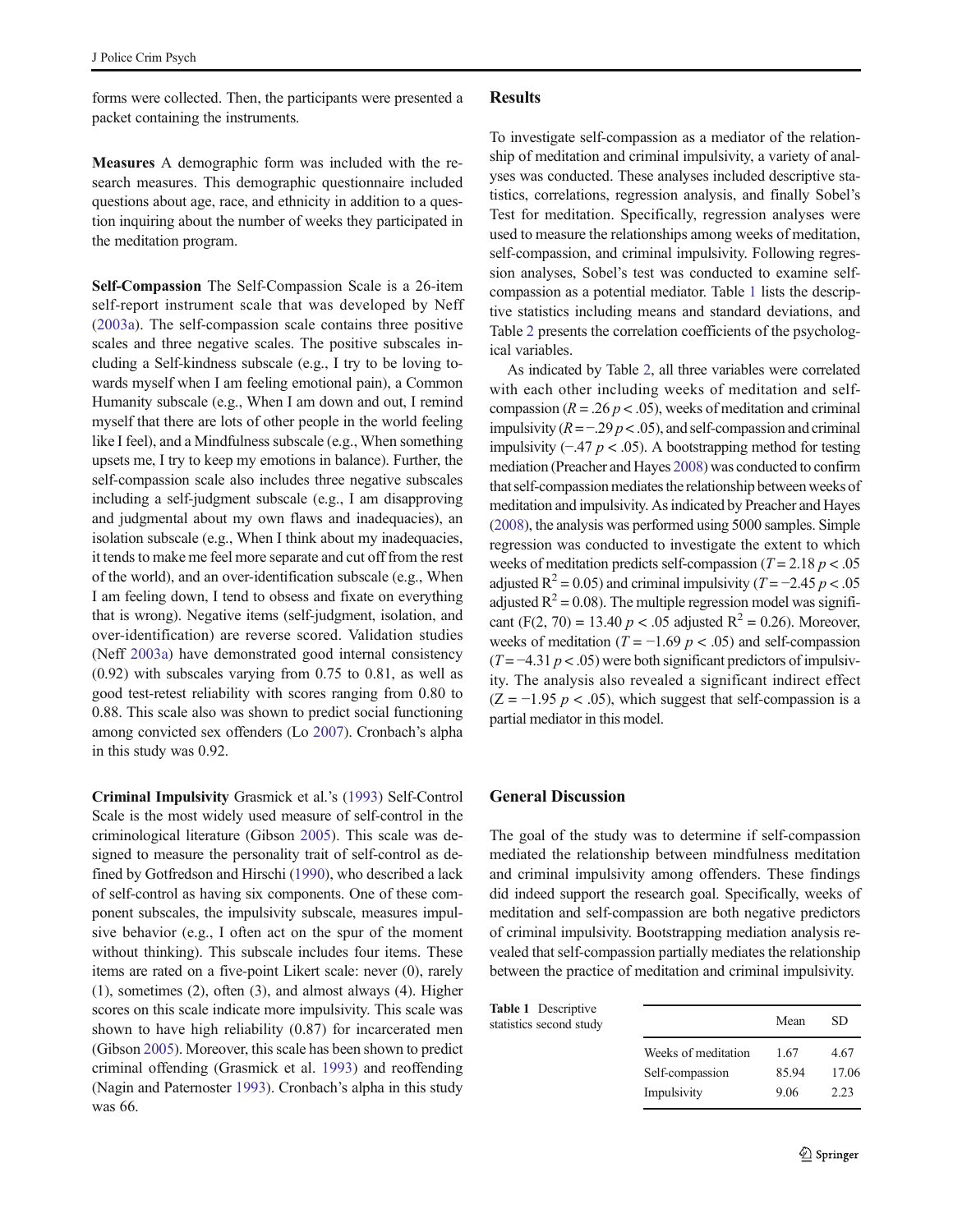#### Table 2 Correlation

|                     | Weeks of<br>meditation | Self-<br>compassion | Impulsivity |
|---------------------|------------------------|---------------------|-------------|
| Weeks of meditation |                        |                     |             |
| Self-compassion     | $0.26*$                |                     |             |
| Impulsivity         | $-29*$                 | $-47**$             |             |
|                     |                        |                     |             |

 $*_{p}$  < .05;  $*_{p}$  < .01

These findings do suggest that self-compassion is associated with criminality and that self-compassion may be the mechanism by which mindfulness meditation improves self-regulation among criminals. Specifically, previous research indicates that impulsivity is one of the strongest predictors of crime (Pratt and Cullen 2000) and that meditation reduces the likelihood of recidivism (Rainforth et al. 2003). Similarly, in this study, selfcompassion partially mediated the relationship between meditation and criminal impulsivity. These previous findings together with the findings of this study imply (1) a link between selfcompassion and criminal impulsivity and (2) that mindfulness interventions have been shown to both increase self-compassion and reduce crime. The remaining evidence necessary to connect self-compassion to crime would include connecting selfcompassion to actual criminal behavior using a control group. Future studies should investigate this link further.

This study does have important implication for the literature discussing self-awareness theory. Specifically, previous studies have examined self-awareness theory (Heatherton and Baumeister 1991) as it relates to criminals, but this study, to the best of the author's knowledge, is the first study to demonstrate this theory directly in a sample of prisoners. Given previous evidence connecting self-compassion (Longe et al. 2010), self-awareness Andrews-Hanna et al. 2010), meditation (Jang et al. 2011), and impulsive violence (Fahim et al. 2011; Hyatt et al. 2012; Thijssen et al. 2015; Wallace et al., 2014) to the same brain networks, these findings suggest a link between self-awareness theory and crime. Future studies are required to explore the speculation that self-compassion improves self-awareness with the criminal population. Another interesting research direction would be to investigate the effects of meditation and self-compassion on an offender's identity, especially among offenders with impaired empathy, such as psychopathic criminals.

#### Limitations

This study has some relevant limitations that need to be addressed, including the use of self-report scales and the inability to directly identify a causal link among the variables involved in this study. All of the variables in this study were measured by self-report. Self-report is often susceptible to fabrication

and bias (Howard and Dailey 1979; Podsakoff et al. 2003). Although there were not any obvious reasons to suspect false participant reporting, these risks are still present. Another limitation of this study is that it relies on correlation information. More specifically, this study design does not determine if variables display any causal influence on each other. Future studies should consider observed behavior rather than self-report to minimize bias and should use more rigorous experimental design to capture causality. One limitation that is important to mention relates to the sample size present in this study  $(n = 74)$ . Due to the relatively small sample size, the findings in this study should be interpreted with caution. Future studies should consider attempting to replicate these findings with a larger sample.

### **Conclusion**

This paper tested a mediational model to explore the junction of mindfulness meditation, self-compassion, and criminal impulsivity among a sample of prisoners using the bootstrapping mediation technique recommended by Preacher and Hayes (2008). The results of this study suggest that selfcompassion partially mediates the relationship between mindfulness meditation and criminal impulsivity. The findings presented in this article are important because this study is the first to investigate the intersection of these variables in a sample of prisoners. These findings are also noteworthy because they open the door for a variety of future research directions such as conducting experiments to  $(1)$  explore whether mindfulness and self-compassion can be used as an intervention to reduce crime; (2) investigate the junction of this mediation model, crime, and self-awareness theory; and (3) study the impact of mindfulness meditation among offenders with impaired empathy.

#### Compliance with Ethical Standards

Funding The author does not have a funding source to acknowledge.

Conflict of Interest The author declares that there is no conflict of interest.

Informed Consent Inform consent was obtained from all participants prior to data collection.

All data collection had prior approval from the University Institutional Review Board.

## References

Adams CE, Leary MR (2007) Promoting self-compassionate attitudes toward eating among restrictive and guilty eaters. J Soc Clin Psychol 26:1120–1144